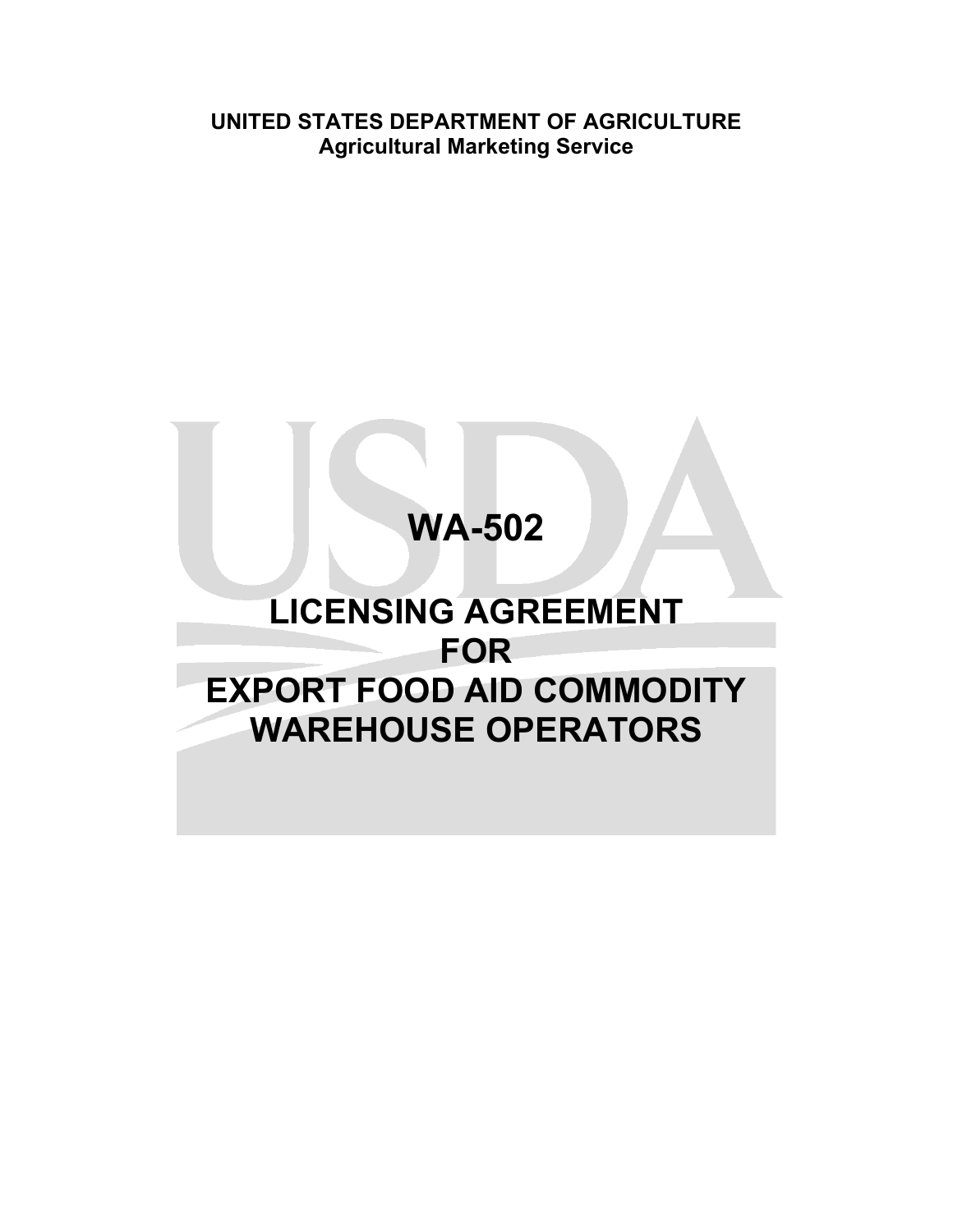# **Contents**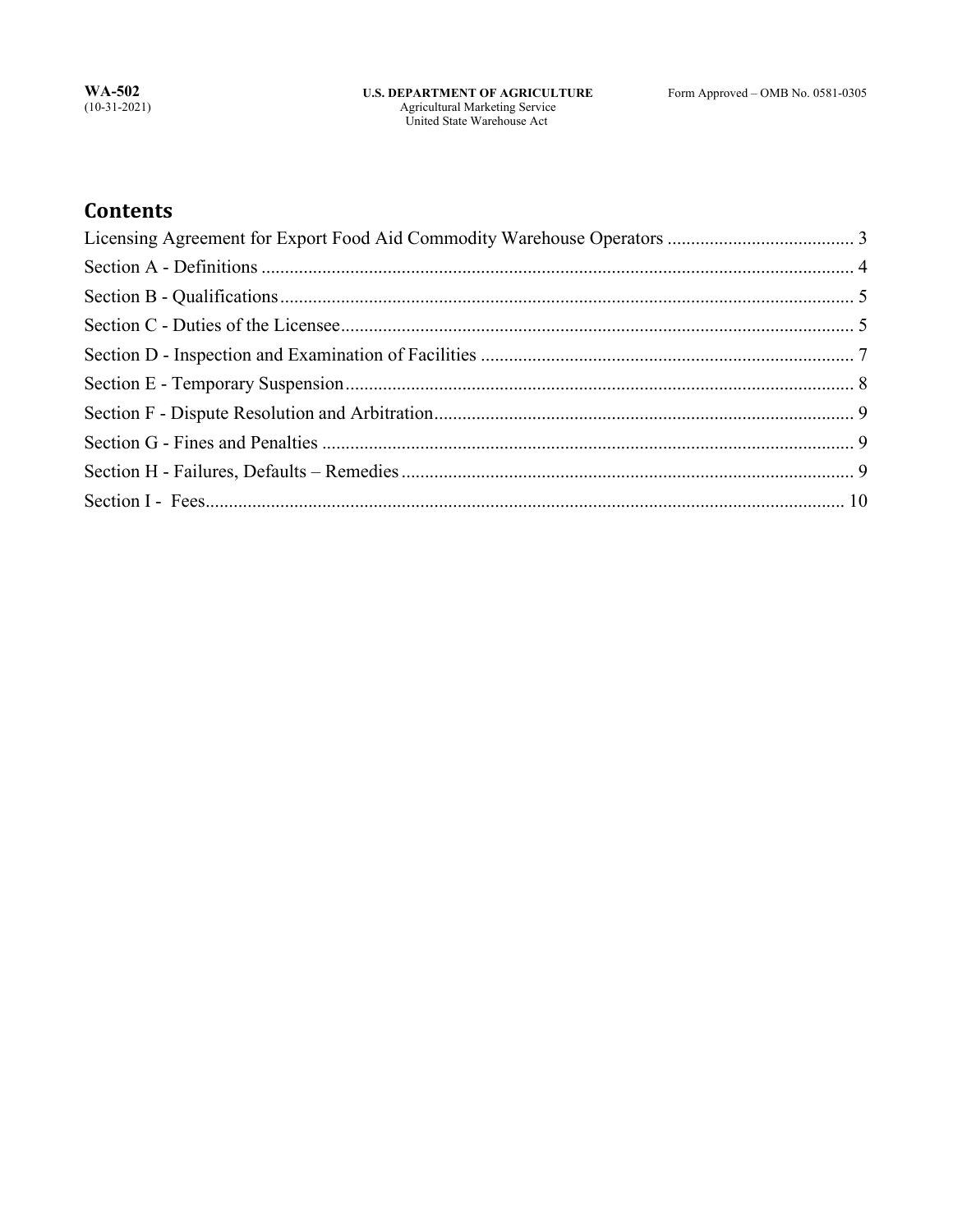### **Licensing Agreement for Export Food Aid Commodity Warehouse Operators**

This Agreement applies exclusively to United States Government Export Food Aid Commodities (EFAC) stored or handled at a licensed port warehouse or transloading facility in the United States.

As a condition of initial licensing and continued licensing under the United States Warehouse Act (USWA), administered by the Administrator for the United States Department of Agriculture (USDA), Agricultural Marketing Service (AMS), the licensee agrees to the terms and conditions set forth in this Agreement and the regulations found at 7 CFR Part 735 and the statute found at 7 U.S.C. § 241 *et seq*.

No person may represent themselves as licensed under the USWA unless holding a valid (neither suspended nor revoked) license under the USWA.

Any person engaged in the business of handling EFAC, but not licensed under the USWA, is barred from participating in or benefiting from any USWA activity and any claimants against said person may not benefit from any of the USWA protections or coverage.

The USWA, regulations located at 7 CFR Part 735, and this Agreement prevail to the extent that the USWA, regulations located at 7 CFR Part 735, or this Agreement and any addenda to it conflict with the laws, regulations or practices of the various states, localities or municipalities. Additionally, as authorized by 7 CFR Part 735.2(b), and except as provided in this Agreement, the following USWA regulations are waived and do not apply to the Licensee under this Agreement:

7 CFR § 735.14 7 CFR § 735.110 7 CFR Part 735 Subpart E

As indicated by Department of Agriculture Civil Monetary Penalties Adjustment, 75 Fed. Reg. 17555 (April 7, 2010), the maximum civil penalty per violation located at 7 CFR § 735.5(a) is \$27,500.

The following is included by reference:

The United States Warehouse Act (7 U.S.C. § 241 *et seq*)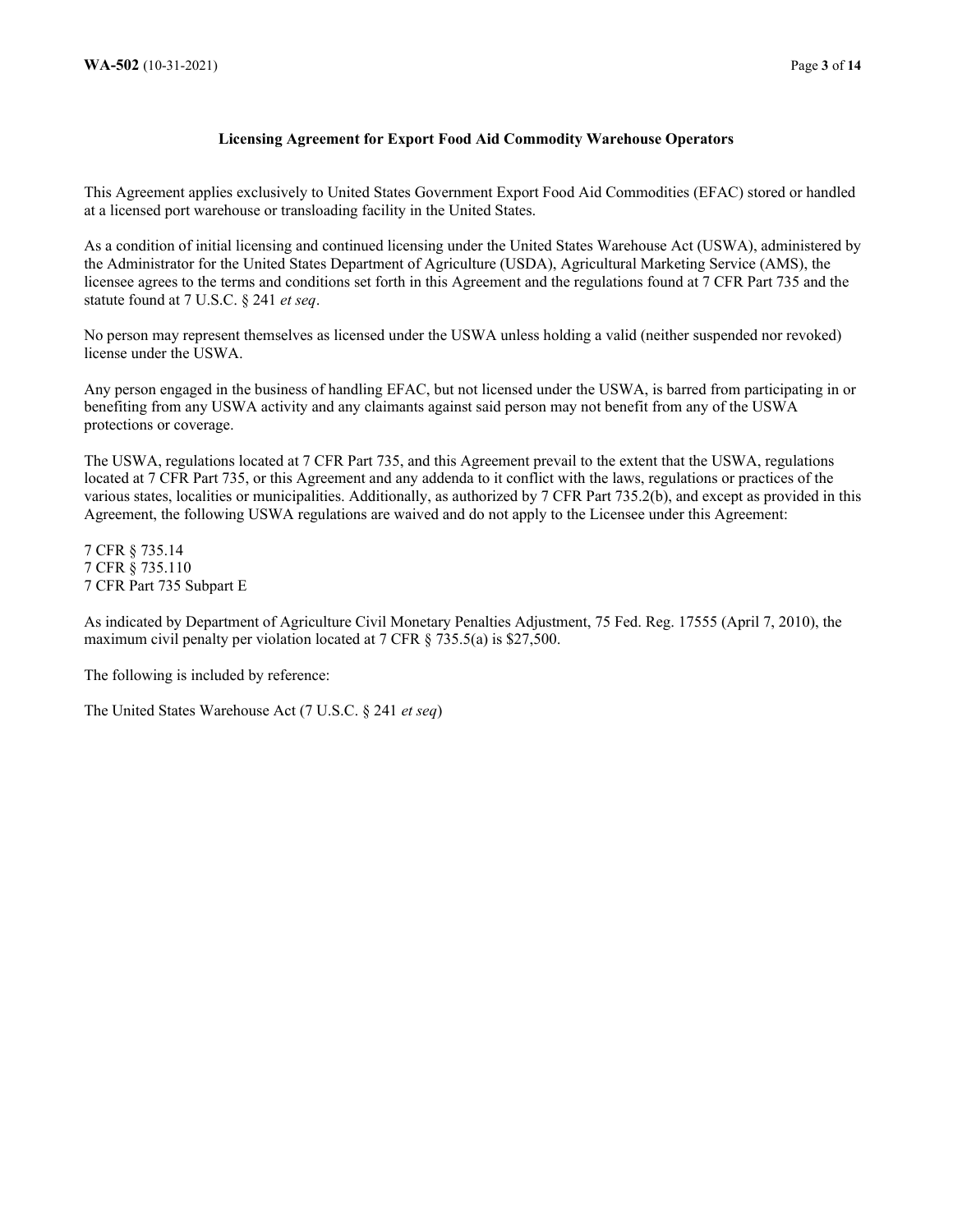#### **Section A - Definitions**

**Administrator.** The AMS designee under whose general direction and supervision all provisions and activities regulated under the USWA are administered.

**Agricultural Marketing Service.** An agency of the USDA whose jurisdiction includes administration of the USWA.

**Authorized Individual.** An individual, including a warehouse examiner, designated by AMS to engage in activities authorized under the USWA.

**Business Day.** A calendar day excluding Saturday, Sunday, or legal holidays (unless business activity occurred).

**Control of the Facility.** The licensee's ultimate responsibility for the operation and integrity of a facility by ownership, lease, or operating agreement.

**Conveyance.** The individual transportation unit (truck, railroad car, container, barge, or vessel) used in receiving or shipping EFAC.

**Deliver.** To move EFAC from the licensed facility and load the EFAC into a conveyance.

**Export Food Aid Commodities.** For the purpose of this agreement, packaged or processed agricultural commodities received by a licensee under authorized U.S. government food aid programs for export.

**Force Majeure***.* Those severe weather conditions, fire, explosion, flood, earthquake, nuclear incident, nuclear reaction, nuclear radiation, radioactive contamination, insurrection, riot, strike, labor dispute, acts of terrorism, act of civil or military authority, non-availability of transportation, or any other cause beyond the control of the licensee that renders performance virtually impossible, as determined by AMS.

**Licensed Facility.** Any facility designated by AMS for handling and/or storing EFAC under the USWA.

**Licensee.** A person licensed under the USWA that operates and has control of the licensed facility.

**Persons.** Individuals, corporations, companies, associations, firms, partnerships, societies, joint stock companies, a State or political subdivision of a State.

**Port Warehouse.** A structure or facility, as determined by AMS, for EFAC program use, in which any EFAC is stored or handled under the USWA.

**Schedule of Fees.** The fees charged and assessed by USDA for licensing and/or services furnished under the USWA to help defray the costs of administering the USWA.

**Signature.** Any name, mark, or writing used with the intention of authenticating or giving legal affect to a document. It may be a hand-inscribed original, facsimile, digital, electronic, or any other form of authentication, as approved by AMS**.** 

**Transloading Facility.** An area for transferring EFAC from one mode of transportation conveyance to another which may employ a temporary storage facility.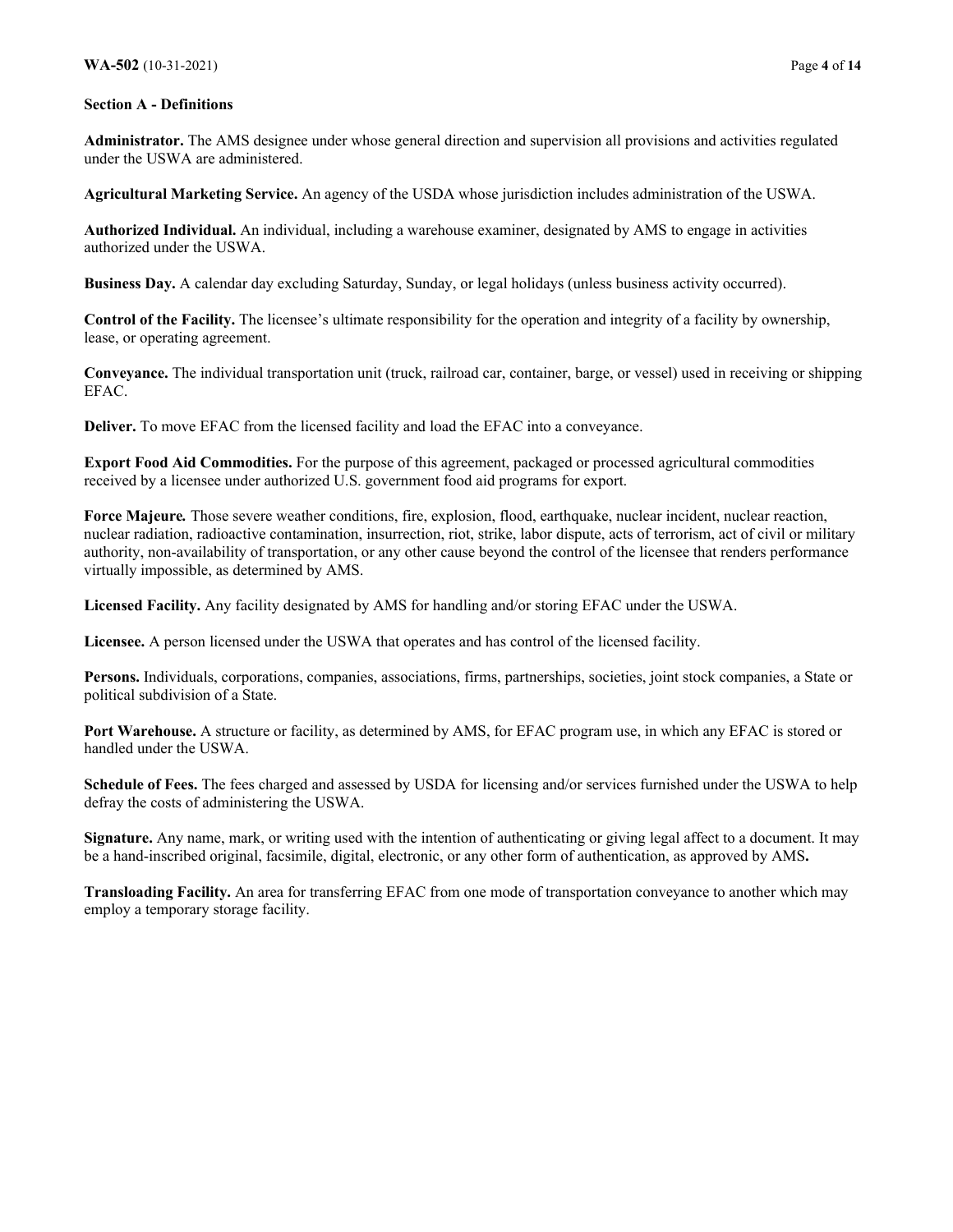#### **Section B - Qualifications**

In general, EFAC licensees, as determined by AMS, under the USWA must:

- 1. **be** responsible persons, who:
	- A. have knowledge of and experience in storing and/or handling packaged or processedagricultural commodities;
	- B. are competent and willing to operate the licensed facility in accordance with the USWA, Federal regulations, and this agreement; and
	- C. have not committed a fraudulent or criminal offense indicating a lack of business integrity or business honesty that seriously or directly undermines the person's responsibility aslicensee.
- 2. **maintain** facilities that:
	- A. are physically and operationally suitable for the protection of stored and/or handled EFAC;
	- B. allow for the accurate accounting and efficient handling of the stored and/or handled EFAC; and
	- C. are under the licensee's control.
- 3. **have** personnel available who:
	- A. have knowledge and experience in the storage and/or handling of packaged or processedagricultural commodities; and
	- B. are able to assist authorized individuals with inspections and examinations.

### **Section C - Duties of the Licensee**

In general, the licensee agrees, unless prevented from doing so by force majeure, to (each of the following):

**1. exercise,** at all times, such care in regard to EFAC as a reasonably prudent owner would exercise under the same circumstances and conditions and not handle and/or store such products in a manner that would cause or contribute to product loss, damage or contamination.

### **2. assure AMS that:**

- A. all EFAC accepted for storage and handling are stored in licensed storage space;
- B. all EFAC products are stored and handled with proper dunnage and pallets that are suitable forproper storage of EFAC. Pallets must be thoroughly cleaned before use. Pallets must not have protruding nails, broken planks or protrusions that will potentially damage stored EFAC. Proper dunnage must be used when storing EFAC directly on floor;
- C. they are not currently delinquent or have not within three (3) years prior to executing this Agreement been delinquent for any Federal or State tax liability in an amount that exceeds \$3,000.00.

#### **3. provide:**

- A. all necessary assistance to authorized individuals in the execution of inspections and examinations;
- B. to commodity suppliers and the consignee, or the consignee's representative, detailed information of commodities received from the conveyance at the EFAC licensed facility. EFAC documentation acceptable to AMS must be signed by an authorized representative of the EFAC licensed facility,and shall include, but is not limited to, the name of the commodity, the units/quantity received, unloading date, and the commodity purchase order number;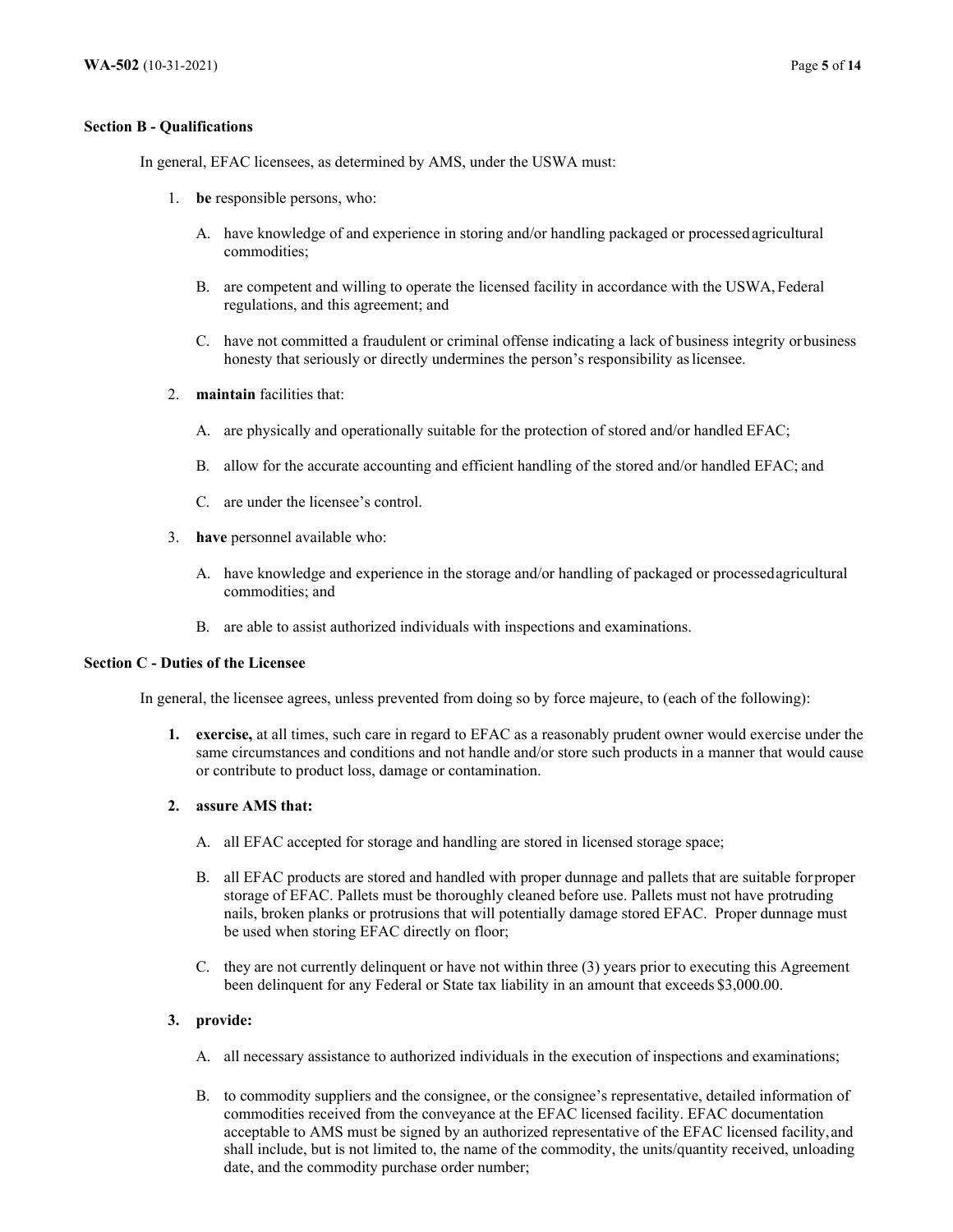- C. lighting;
- D. sanitary facilities for the use of employees; and
- E. security for EFAC to avoid tampering or adulteration.

#### **4. maintain:**

- A. records for a period of six (6) years for stored and/or handled EFAC and provide such reports with respect to receiving, storing, handling, and delivering EFAC as requested;
- B. at all times, legal and operational control of all licensed storage space and handling facilities;
- C. lot identity when receiving, handling, and delivering EFAC;
- D. the facilities in sound physical condition such that breaches in walls and floors are promptlyrepaired, doors are in good working order, and roof leaks are identified, controlled, and promptly repaired;
- E. the grounds such that:
	- 1) contamination of EFAC from adjacent properties is prevented;
	- 2) litter and waste are removed;
	- 3) tall grass and weeds are kept away from the licensed facility;
	- 4) equipment is stored such that it does not provide shelter for pests;
	- 5) outside premises including yards, parking areas, and roads are well drained and maintained; and
	- 6) adequate space is maintained between equipment and structures to allow cleaningand maintenance of the facility.
- F. EFAC to ensure that:
	- 1) EFAC packaging is kept clean and free of infestation, bird droppings, dust, rodent filth, and stains;
	- 2) all chemicals or fertilizers, if any are stored in the warehouse, are stored in a separate area away from EFAC to prevent damage to commodities;
	- 3) objectionable odors that could contaminate the EFAC are eliminated;
	- 4) there are 18 inches of clearance between EFAC and ceilings/sprinkler heads; at least one main aisle or walkway a minimum of 24 inches wide, and 18 inches between walls and EFAC;
	- 5) product stacking requirements are not exceeded;
	- 6) storage areas are inspected for pest activity, moisture issues, and product quality on a regular basis (with results documented and records retained);
	- 7) proper handling and warehousing practices are used to limit any loss due to damage of EFAC;
	- 8) adhere to and follow Department issued notices and directives pertaining to the repair of packaging or the repackaging of EFAC; and
	- 9) AMS is promptly notified of any EFAC deterioration or condition which could adverselyaffect EFAC.
- G. a reasonably clean facility at all times, free of materials that could create a hazard or interfere with the handling of EFAC, and provide a safe environment in and around the storage and/or handling facility; 1) Storage areas are cleaned each business day as warehouse activity occurs;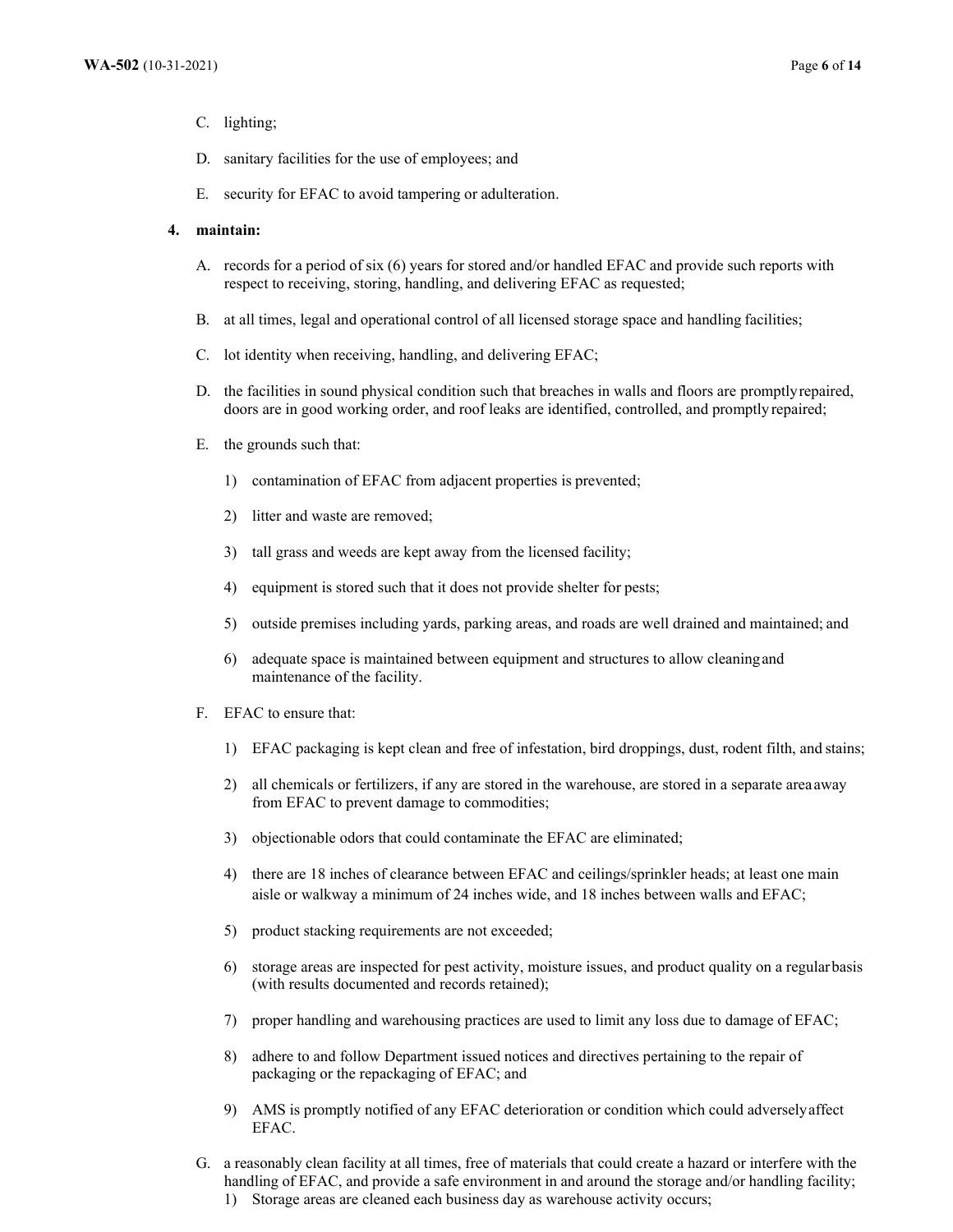- 2) A written record or log is to be kept of cleaning activities. The written record is to include dates and areas cleaned;
- H. records of salvaged EFAC and EFAC disposal;
- I. a comprehensive pest control programthat keeps the facility free of insects, rodents, birds and any other pests that may adversely affect the condition of EFAC, and ensure that:
	- 1) such program is in writing, is available for review upon request, and is implemented by trainedinhouse personnel, or by registered, trained, or licensed contractors;
	- 2) pest sighting log is kept identifying pests observed and/or signs indicating pest activity observed, where problem areas are located within the warehouse facility or surrounding areas, and corrective actions taken;
	- 3) results of inspections and corrective actions in the pest control program are documentedand records retained for three (3) years. Documents and records must include dates of inspections, individuals or companies conducting the inspections, products and methods used, results of inspections, and actions taken to prevent infestation;
	- 4) only pest management materials that meet all regulatory or contractual requirementsand restrictions are used;
	- 5) copies of credentials (certifications or registrations) of those who perform pestmanagement services are retained on file for three (3) years;
	- 6) copies of contracts with outside providers are retained on file for three (3) years; and
	- 7) areas of the facility undergoing treatment are properly marked with signage and barriers to prevent exposure to hazardous materials.
- J. a written security plan that includes measures to protect EFAC stored and/or handled underthis Agreement.

#### **5. report immediately to AMS:**

- A. the occurrence of significant loss, damage, or contamination to EFAC, and the extent and cause,if known; and
- B. EFAC that has been in storage in excess of 30 days by shipper. The report shall include commodity, date of delivery, contract number, lot number, and/or purchase order number.
- **6. not accept** EFAC that are damaged, including torn packaging exposing the commodity, or EFACotherwise not suitable for storage and/or handling.
- **7. deliver** stored and/or handled EFAC without unnecessary delay unless prevented by force majeure.
- **8. conduct** a facility risk assessment and establish procedures that address:
	- A. general security of the physical structures and grounds of the facility;
	- B. shipping and receiving procedures to ensure that EFAC are not subject to tampering;
	- C. action to be taken in the event of a national emergency; and
	- D. contact information for local security authorities.
- **9. post** any certificates of licensing issued by AMS.
- **10. implement** U.S. Coast Guard approved security plan as required**.**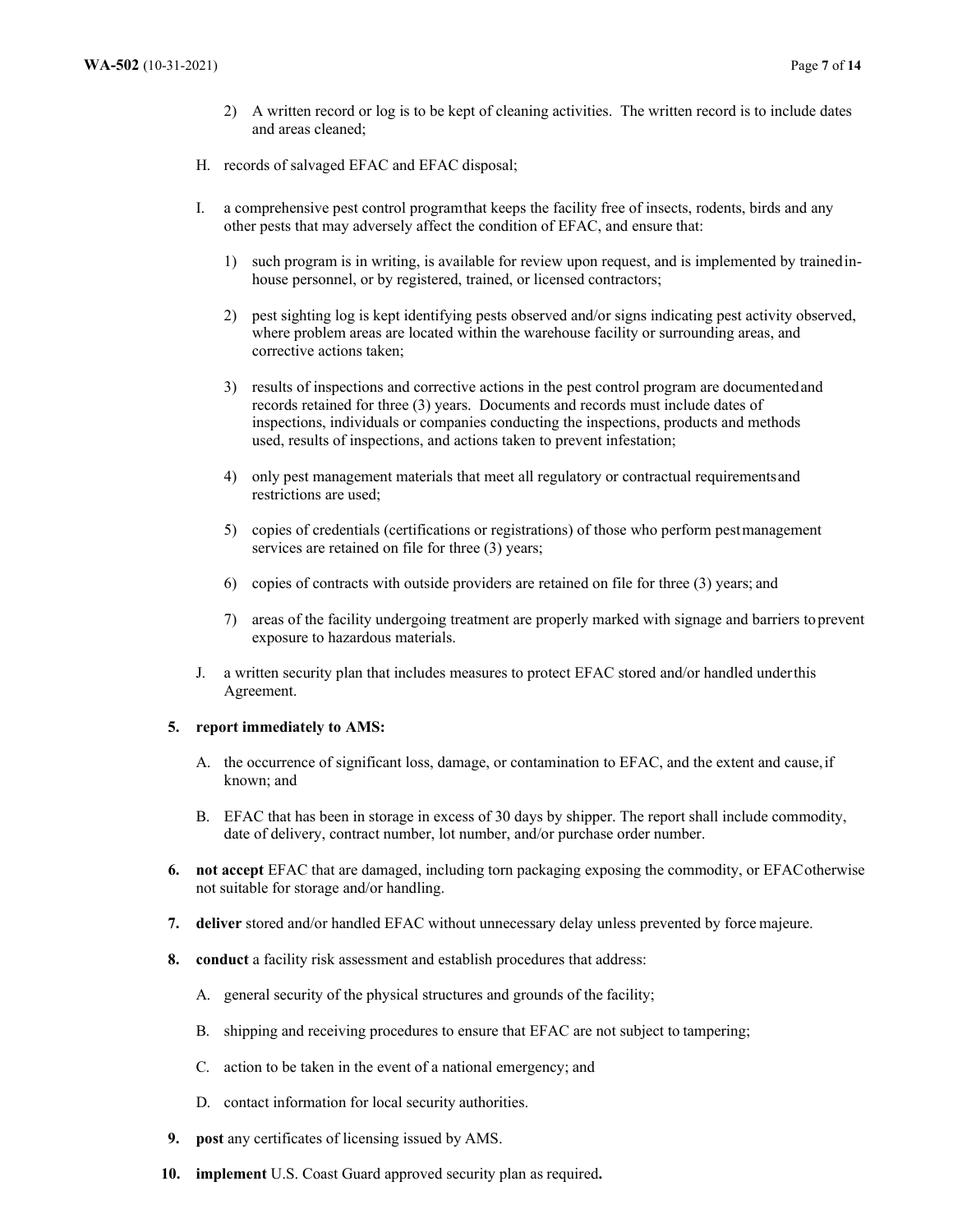#### **Section D - Inspection and Examination of Facilities**

The licensee agrees (each of the following):

- 1. that USDA has unrestricted access to the licensed facility.
- 2. that authorized individuals are permitted to enter and inspect or examine, on any business day during the

usual hours of business, any USWA licensed facility.

- 3. that the books, records, papers, accounts, and the contents thereof relating to the license are subject to inspection or examination.
- 4. to furnish to authorized individuals the assistance necessary to conduct an inspection or examination.
- 5. to promptly respond to violations noted on the examination. The response willinclude the corrective action on items completed and a corrective action plan on items to be completed, including a timetable for completion.
- 6. to immediately notify AMS of any additions or deletions of facilities, or any change in ownershipor operational control of facilities.

### **Section E - Temporary Suspension**

AMS may temporarily suspend the USWA EFAC license, prior to an opportunity for a hearing.

- 1. The grounds for temporary suspension by USDA include, but are not limited to:
	- A. failure to perform the duties specified, failure to meet the requirements of the USWAand/or violations of the regulations or this Agreement;
	- B. failure to maintain legal and operational control of the licensed facilities;
	- C. indication or commission of a fraudulent act;
	- D. incapacity or incompetence of the licensee;
	- E. any action or inaction by the licensee that may place EFAC at risk;
	- F. failure to provide a safe work environment;
	- G. failure to ensure adequate security or protection of stored and/or handled EFAC from tamperingor adulteration; and
	- H. failure to pay fees required under this Agreement.
- 2. Upon temporary suspension, the licensee will:
	- A. not receive additional EFAC products without approval of AMS;
	- B. not remove or deliver from inventory any EFAC without prior approval of AMS;
	- C. take corrective action within the time frame specified in the temporary suspension; and
	- D. not represent themselves as licensed in good standing or perform the functions of a USWA licensee.
- 3. AMS will notify the licensee:
	- A. by mail, email, phone, or fax of the suspension;
	- B. of the reason for the suspension;
	- C. of an on-going review of the situation;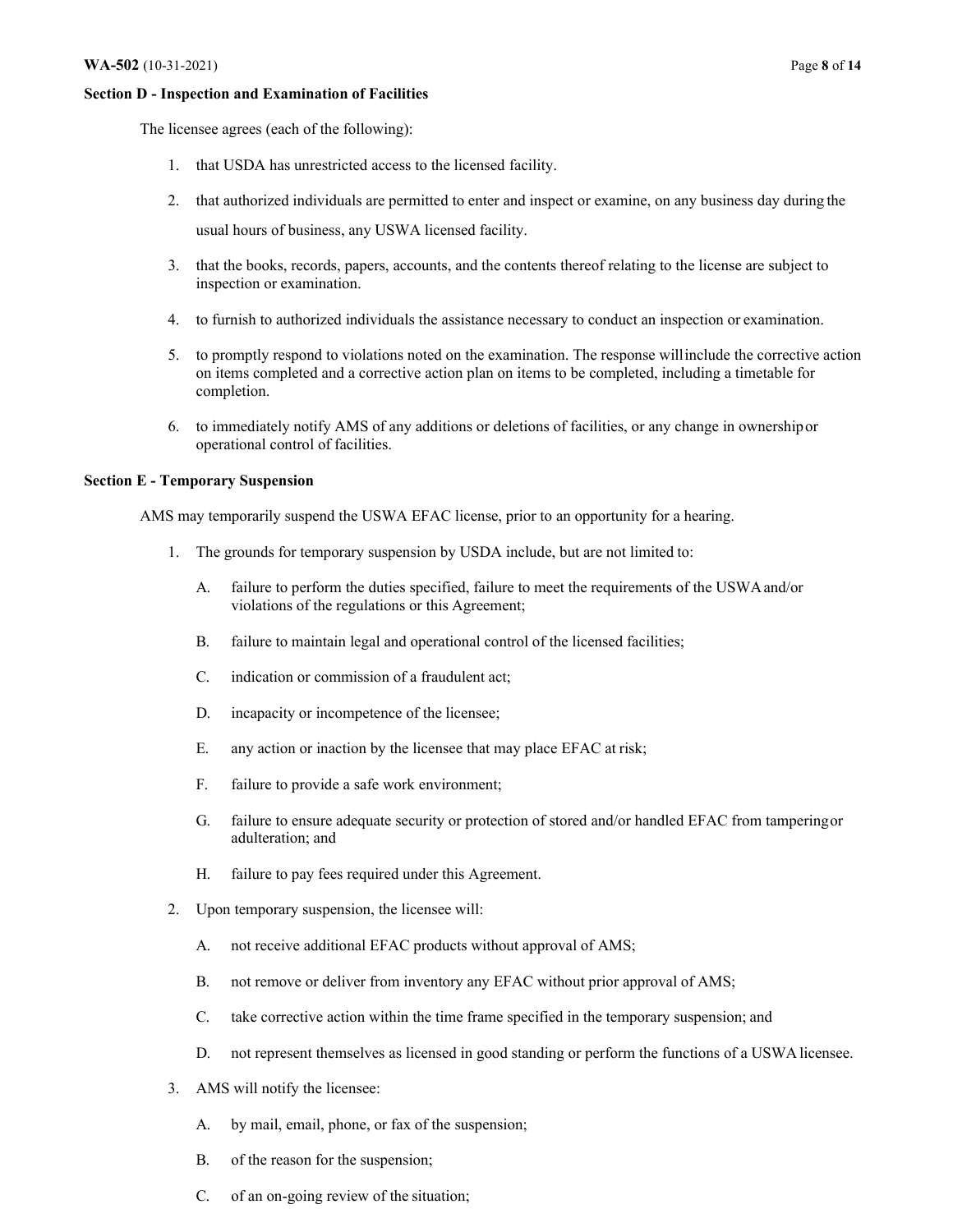- D. of the time period for expected compliance;
- E. whether public notice will be made of a temporarysuspension and of subsequent revocation of the USWA license;
- F. that revocation of the USWA license may be anticipated for noncompliance; and
- G. that progression from temporary suspension to revocation may be appealed as presented in Section H *Failures, Defaults – Remedies*.

#### **Section F - Dispute Resolution and Arbitration**

- 1. A person may initiate legal action in any district court of the United States concerning a claimfor noncompliance or an unresolved dispute with respect to activities authorized under theUSWA.
- 2. Any claim for noncompliance or an unresolved dispute between the licensee and another party withrespect to activities authorized under the USWA may be resolved by the parties through mutually-agreed upon arbitration procedures.
- 3. In no case will USDA provide assistance or representation to parties involved in a court or arbitration proceeding arising with respect to activities authorized under the USWA and the regulations.

#### **Section G - Fines and Penalties**

The licensee and their employees are subject to the provisions of criminal and civil fraud statutes that apply to making a false certification or statement, fraudulent adjustments or corrections, and concealment of operational or financial condition and as such may be punishable by imprisonment, fines, and other penalties, including but are not limited to, the following: 18 U.S.C. §§ 286, 287, 371, 641, 651, 1001, and 1014; and 31 U.S.C. § 3729.

#### **Section H - Failures, Defaults – Remedies**

- 1. AMS may initiate a suspension or revocation of a license and take necessary measures to protect EFAC,as determined by AMS, if licensee fails to:
	- A. perform services required by this Agreement;
	- B. maintain control of the facility;
	- C. provide a safe work environment; or
	- D. ensure adequate security or protection of stored or handled EFAC from tampering or adulteration.
- 2. AMS may initiate a suspension or revocation of a license and take necessary measures to protect EFAC,as determined by AMS, if the licensee commits a fraudulent act related to the purposes of the storage or handling of EFAC under this agreement.
- 3. Upon suspension of the license, the licensee will:
	- A. not receive additional EFAC products without approval of AMS;
	- B. not remove or deliver from inventory any EFAC without prior approval of AMS;
	- C. take corrective action within the time frame specified in the suspension; and
	- D. not represent themselves to anyone as licensed in good standing or perform the functions of alicensed USWA licensee.
- 4. AMS will notify the licensee:
	- A. by mail, email, phone, or fax of the suspension;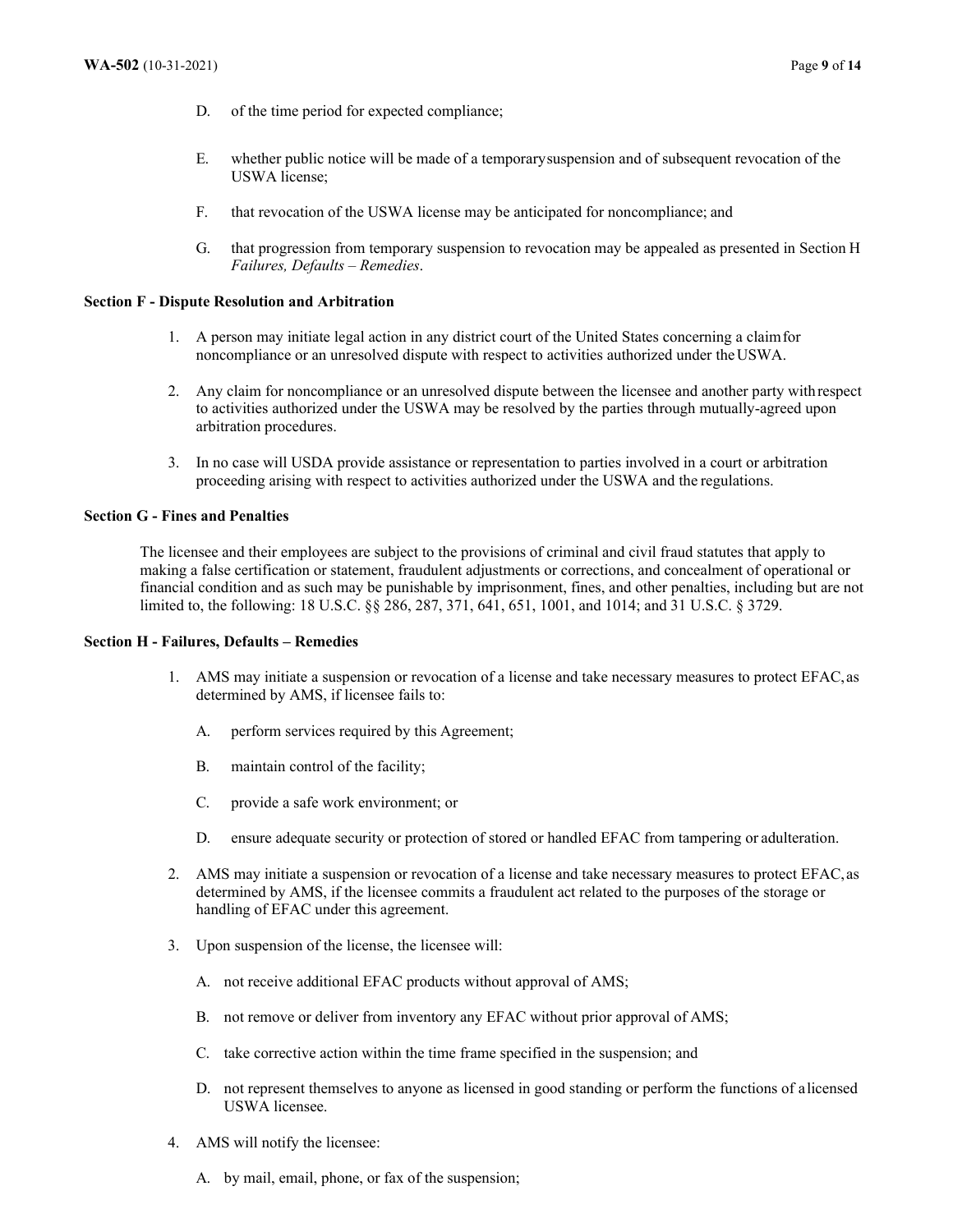- B. of the reason for the suspension;
- C. of an on-going review of the situation;
- D. of the time period for expected compliance;
- E. whether public notice will be made of a suspension and of subsequent revocation of theUSWA license; and
- F. that revocation of the USWA license may be anticipated for noncompliance.
- 5. Suspension, revocation, and liquidation are taken in accordance with the adverse determination rules in7 CFR Part 735.8 which provide for a hearing before AMS.
- 6. The USWA licensee may request revocation of their license. In that case, the USWA license will be revoked pending administrative action, as appropriate.
- 7. Upon a finding of failure, at the licensee's request, or the commission of a fraud, AMS may (take **any** of these actions):
	- A. take operational control of:
		- 1) any EFAC within the licensed facilities; and
		- 2) all books, papers, and property used in the operation of the facility.
	- B. take necessary measures to protect EFAC, as determined by AMS;
	- C. recover necessary expenses from the licensee for closeout procedures; or
	- D. enter into remediation activities. Remediation may include, but is not limited to,blacklightings, segregation of EFAC, cleaning and/or re-inspection of EFAC prior to shipment.

#### **Section I - Fees**

AMS is authorized to collect fees to cover the administration of USWA licensing activities. The schedule of fees is established by AMS and is available on USWA/AMS Web Page under Fee Schedule. Fee changes will be published in the *Federal Register*.

- 1. Licensee will pay fees asfollows:
	- A. **Annual User Fees**. Fees are invoiced and paid prior to license issuance and annually thereafter.
	- B. **Inspection Fees**. A onetime inspection fee will be invoiced and paid prior to the issuance of the original license.
	- C. **Licensing Action Fees**. Such fees for original and amendment licensing actions are invoiced and payable in advance of service.
	- D. Fees for additional or special examination services include:
		- 1) reinstatement examination fees for suspended licenses which are invoiced at the inspectionfee rate.
		- 2) examinations requested by licensee. These fees are invoiced at an hourly rate as determinedby AMS.
		- 3) examinations due to adverse conditions. These fees are invoiced at an hourly rate as determined by AMS.
- 2. All fees collected under this Agreement will be credited to the account that incurs the costs of administering the warehousing activities and are available without further appropriation and withoutregard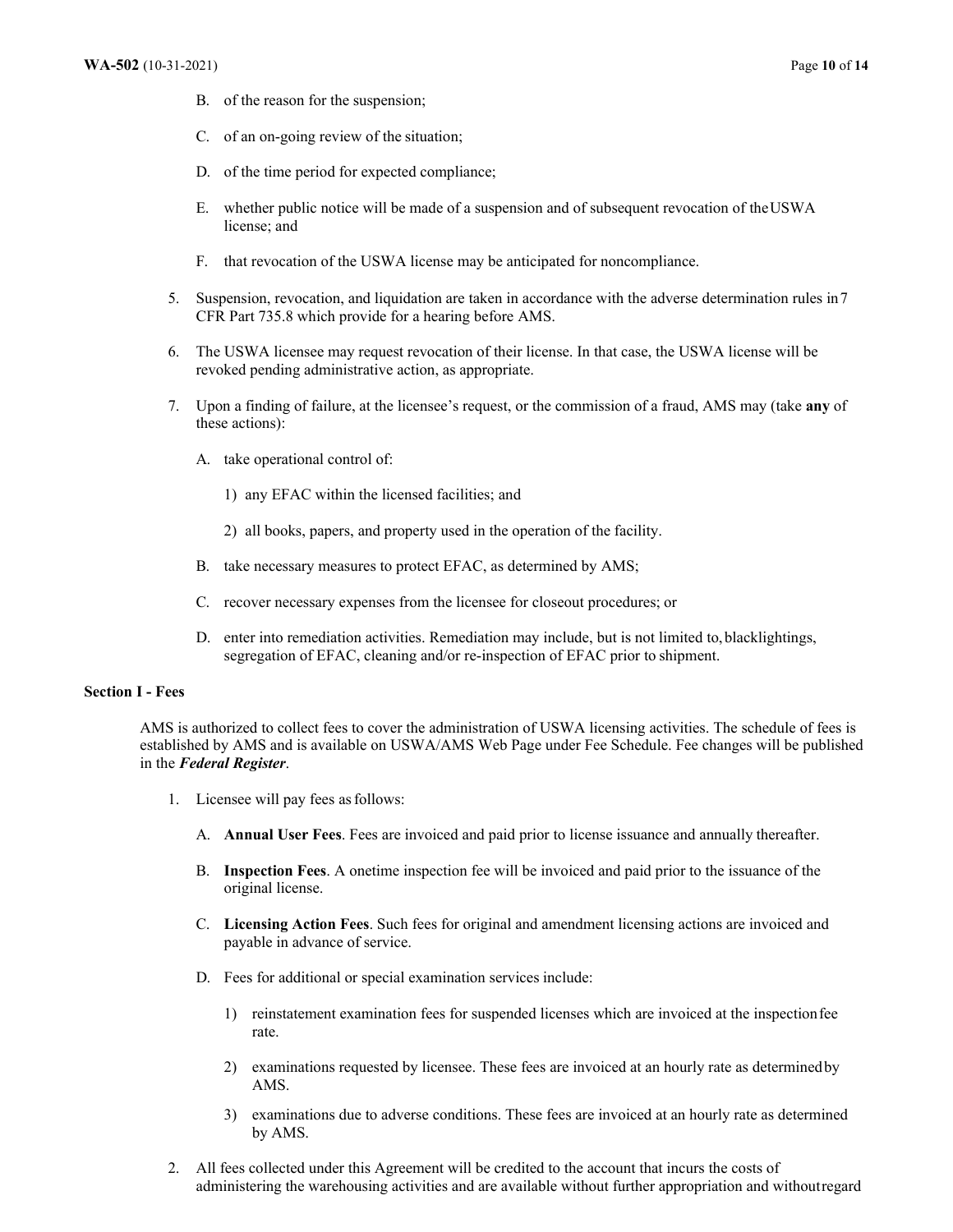to fiscal year limitations. A schedule showing the fees described in this section are detailed in a *Federal Register* notice.

3. Fees remaining unpaid will subject the licensee to **suspension or revocation** of their license upon notification by AMS.

By signing this form, I (the Licensee) agree to all the terms and conditions set forth in the WA-502, Licensing Agreement for Export Food Aid Commodity Warehouse Operators. I understand that failure to comply with the provisions set forth in this Agreement and the regulations found at 7 CFR Part 735 and the statute, United States Warehouse Act, found at 7 U.S.C. § 241 *et seq* may result in suspension, revocation, or liquidation.

| This completes the requirements for licensing of USWA Master Code |                                        |                   |  |
|-------------------------------------------------------------------|----------------------------------------|-------------------|--|
| For:                                                              |                                        |                   |  |
|                                                                   | Licensee (Legal Entity)                |                   |  |
| At:                                                               |                                        |                   |  |
|                                                                   | Principal Place of Business            |                   |  |
| By:                                                               |                                        |                   |  |
|                                                                   | Signature of Authorized Representative |                   |  |
| Date<br>signed                                                    |                                        |                   |  |
|                                                                   |                                        | Date (MM-DD-YYYY) |  |
| Accepted for Agricultural Marketing Service by:                   |                                        |                   |  |
| Title                                                             |                                        | Signature         |  |
|                                                                   |                                        |                   |  |
| Date                                                              |                                        |                   |  |
|                                                                   |                                        |                   |  |

**Please sign this page and return it to: Warehouse and Commodity Management Division Mail Stop 9148 Post Office Box 419205 Kansas City, Missouri 64141-6205 Phone (816) 926-6474 Fax (844) 930-0174**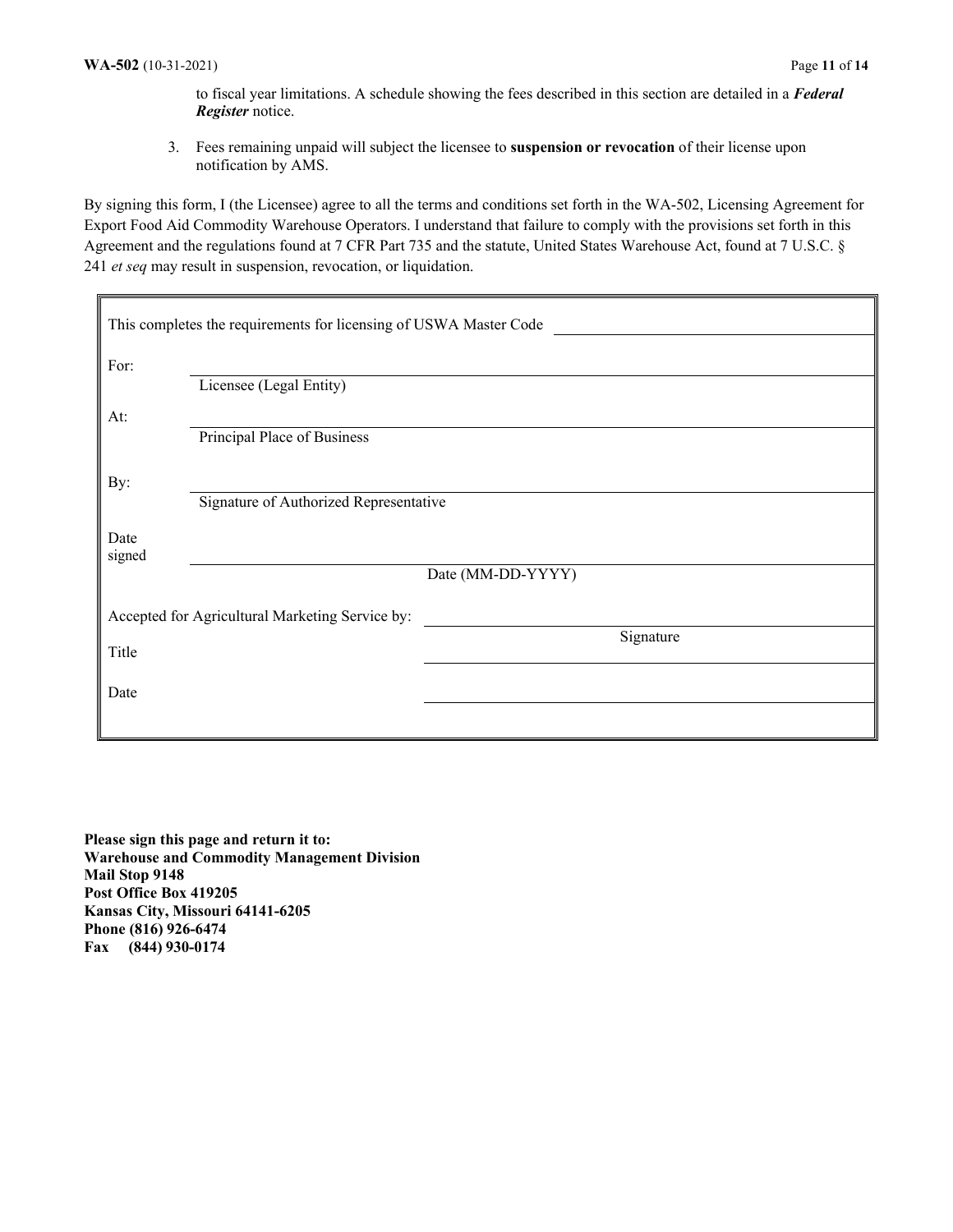#### **NOTE:** *The following statement is made in accordance with the Privacy Act of 1974 (5 U.S.C. 552a - as amended). The authority for requesting the information identified on this form is 7 CFR Part 735, 7 CFR Part 1423, the United States Warehouse Act (Pub. L. 106-472), and the Commodity Credit Corporation Charter Act (15 U.S.C. 714 et seq.). The information will be used to document licensee agreement to all of the terms and conditions set forth for initial licensing and continued licensing under the United States Warehouse Act. The information collected on this form may be disclosed to other Federal, State, Local government agencies, Tribal agencies, and nongovernmental entities that have been authorized access to the information by statute or regulation and/or as described in applicable Routine Uses identified in the System of Records Notice for USDA/FSA-2, Farm Records File (Automated) and USDA/FSA-3, Consultants File. Providing the requested information is voluntary. However,*  failure to furnish the requested information will result in a determination of ineligibility to obtain new licensing or retain existing *licensing under the United States Warehouse Act. According to the Paperwork Reduction Act of 1995, an agency may not conduct or sponsor and a person is not required to respond to a collection of information unless it displays a valid OMB control number. The valid OMB control number for this information collection is 0581-0305. The time required to complete this information collection is estimated to average 30*

*minutes per response, including the time for reviewing instructions, searching existing data sources, gathering and maintaining the data needed and completing and reviewing the collection of information.* 

*The provisions of appropriate criminal and civil fraud, privacy, and other statutes may be applicable to the information provided. RETURN THIS COMPLETED FORM TO THE WAREHOUSE AND COMMODITY MANAGEMENT DIVISION, POST OFFICE BOX 419205, MAIL STOP 9148, KANSAS CITY, MO 64141-6205.* 

In accordance with Federal civil rights law and U.S. Department of Agriculture (USDA) civil rights regulations and policies, the USDA, its Agencies, offices, and employees, and *institutions participating in or administering USDA programs are prohibited from discriminating based on race, color, national origin, religion, sex, gender identity (including gender expression), sexual orientation, disability, age, marital status, family/parental status, income derived from a public assistance program, political beliefs, or reprisal or*  retaliation for prior civil rights activity, in any program or activity conducted or funded by USDA (not all bases apply to all programs). Remedies and complaint filing deadlines *vary by program or incident.* 

*Persons with disabilities who require alternative means of communication for program information (e.g., Braille, large print, audiotape, American Sign Language, etc.) should contact the responsible Agency or USDA's TARGET Center at (202) 720-2600 (voice and TTY) or contact USDA through the Federal Relay Service at (800) 877-8339. Additionally, program information may be made available in languages other than English.*

*To file a program discrimination complaint, complete the USDA Program Discrimination Complaint Form, AD-3027, found online at* 

*ascr.usda.gov/complaint\_filing\_cust.html* and at any USDA office or write a letter addressed to USDA and provide in the letter all of the information requested in the *form. To request a copy of the complaint form, call (866) 632-9992. Submit your completed form or letter to USDA by: (1) mail: U.S. Department of Agriculture Office of the Assistant Secretary for Civil Rights 1400 Independence Avenue, SW Washington, D.C. 20250-9410; (2) fax: (202) 690-7442; or (3) email: program.intake@usda.gov. USDA is an equal opportunity provider, employer, and lender.*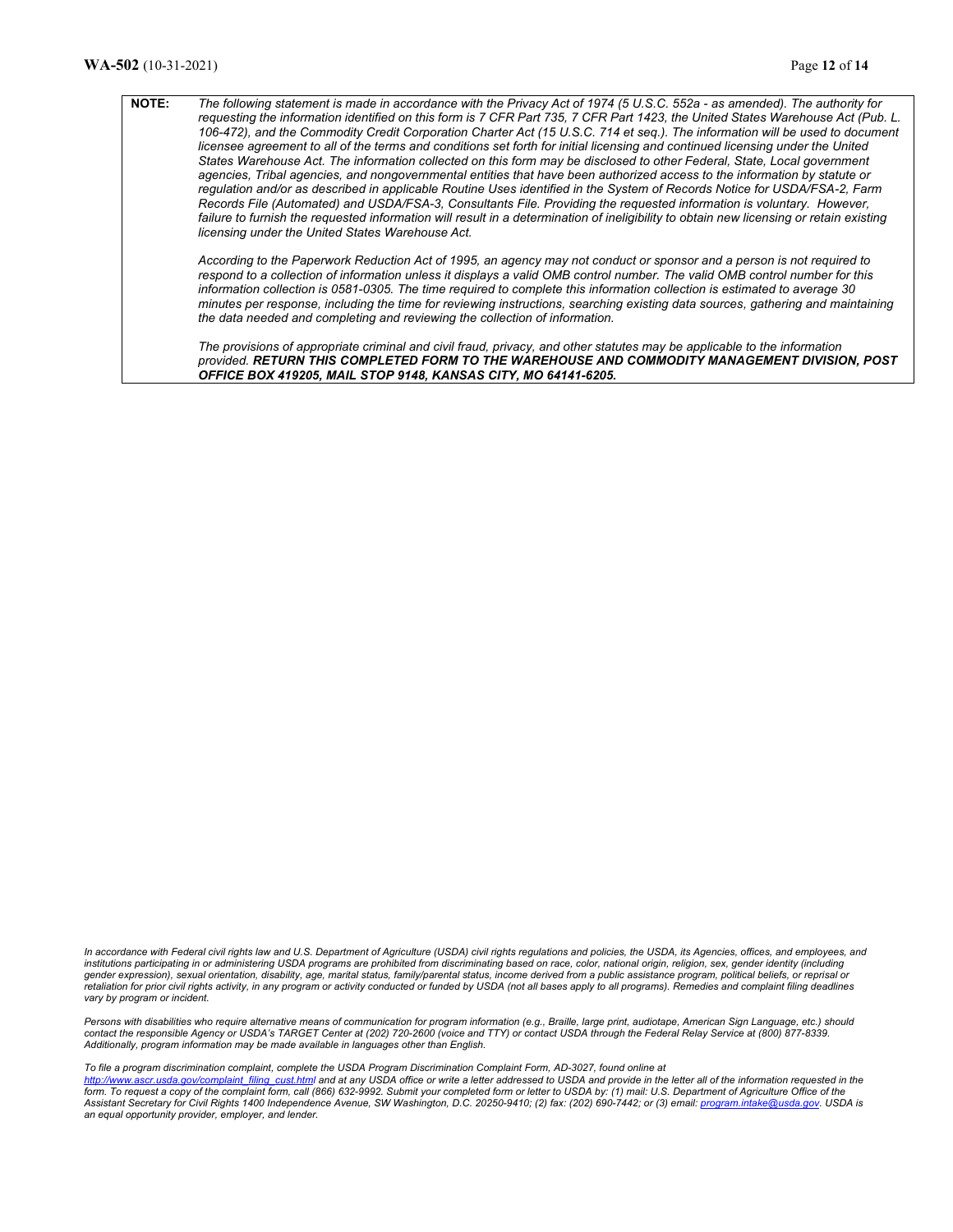## **Instructions for WA-502**

## *LICENSING AGREEMENT FOR EXPORT FOOD AID COMMODITIES WAREHOUSE OPERATORS*

The Warehouse and Commodity Management Division (WCMD) supplies Export Food Aid Commodities Warehouse Operators with a Licensing Agreement that incorporates the terms and conditions for licensing under the United States Warehouse Act. The Warehouse Operator reviews the provisions of the Licensing Agreement and signs the document indicating their agreement to abide by all provisions.

The Warehouse Operator submits the document to WCMD via one of the following:

- Hard copy mailed to Warehouse and Commodity Management Division, STOP 9148, P.O. Box 419205, Kansas City, MO 64141-6205;
- facsimile to 844-930-0174;
- email as prearranged with WCMD. Please call (816) 926-6474 to arrange email transmission.

**Note:** To establish online access credentials with USDA, you may register on the eAuthentication web site, located at www.eauth.egov.usda.gov.

When completing the Licensing Agreement, follow the instructions below. Please contact WCMD at (816) 926-6474 if assistance is needed.

## *"USWA Master Code" will be completed by WCMD.*

| <b>Field Name</b> | <b>Instruction</b>                                                                                                                                                                                                                                                                                                                                                                                                                                                                                                                                                                                                                                                                                                                                                                                                                                                 |
|-------------------|--------------------------------------------------------------------------------------------------------------------------------------------------------------------------------------------------------------------------------------------------------------------------------------------------------------------------------------------------------------------------------------------------------------------------------------------------------------------------------------------------------------------------------------------------------------------------------------------------------------------------------------------------------------------------------------------------------------------------------------------------------------------------------------------------------------------------------------------------------------------|
| Licensee          | Enter the complete name of the Licensee (Legal Entity) in the field<br>titled "Licensee".<br>For a <b>proprietor</b> , enter the proprietor's name.<br>$\bullet$<br>For a <b>corporation</b> , enter "[Corporate name], a [State]<br>$\bullet$<br>Corporation," where [State] indicates the state of<br>incorporation.<br>• For a <b>general partnership</b> , enter "[Names of partners],<br>trading as [partnership name] under the laws of [State]"<br>• For a limited partnership, enter "[Name of limited]<br>partnership], Limited Partnership under the laws of [State],<br>[Name of signing general partner], General Partner", where<br>[State] indicates the State of organization.<br>• For a limited liability company (LLC), enter "[LLC name],<br>L.L.C., a [State] limited liability company" where [State]<br>indicates the State of organization. |